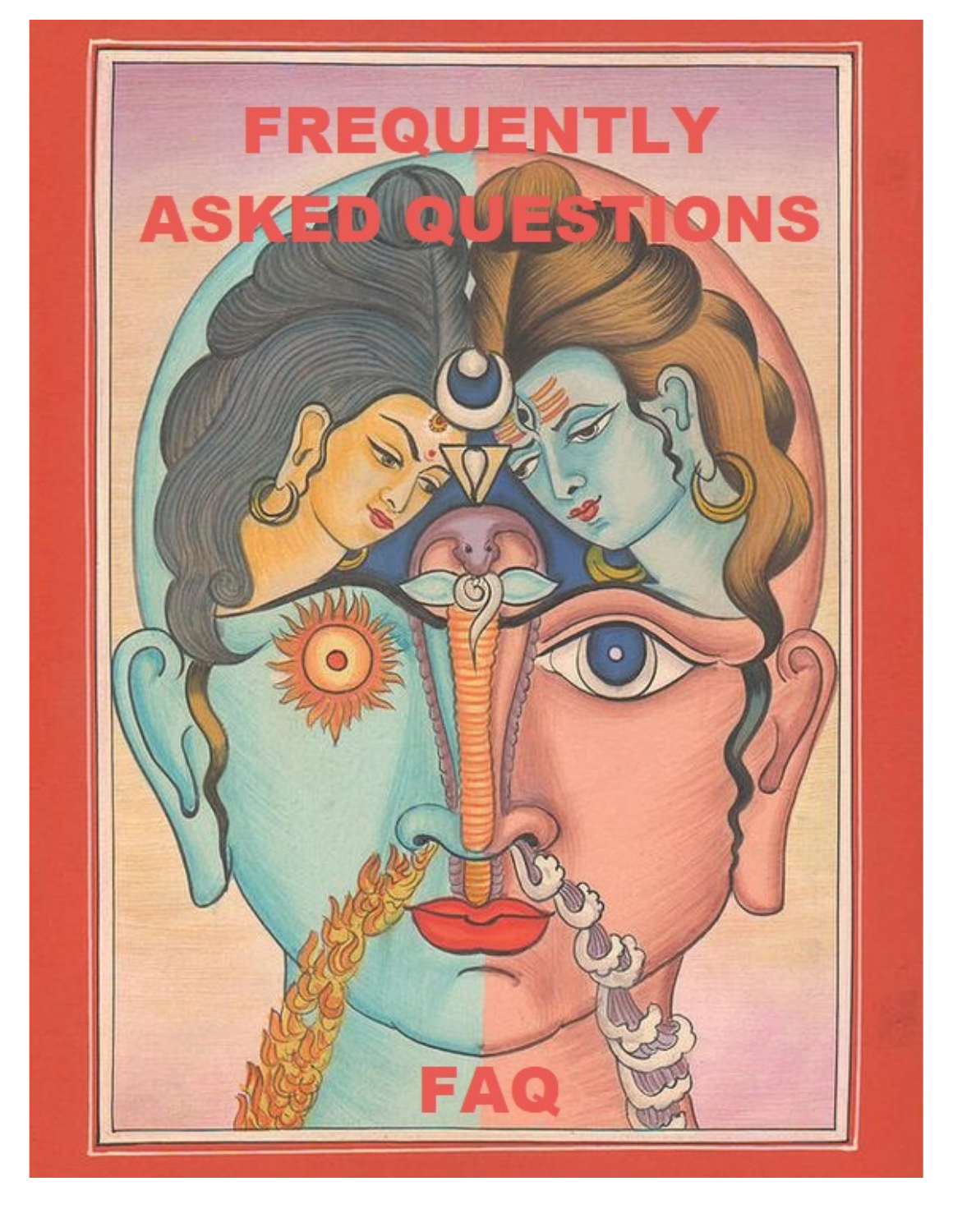Below, for your convenience, is a list of questions and answers based on inquiries we tend to receive regularly from people who contact us about our Sacred Plant Ceremonies.

- **1. Is this Ayahuasca?**
- **2. Is the effect of your brew the same as that of Ayahuasca?**
- **3. What about the long-term effect? Are the plants you use as transformative as Ayahuasca?**
- **4. Are the plants you use legal?**

5. Is it legal to drink Ayahuasca in ceremony if you're a church and you're using it for religious **purposes?**

- **6. What are the names of the plants in your brew?**
- **7. How much research has been done on these plants?**
- **8. What are the pharmacological properties of the plants you use?**

**9. Does your brew contain kava, bufo, 5-MEO, cacao, acacia,, cannabis, San Pedro, peganum harmala oe psilocybin mushrooms?**

- **10. What does your brew taste like?**
- **11. How much experience have you had with other Sacred Plants?**
- **12. Are these plants safe?**
- **13. What intention is best for me to hold in preparing for this experience?**
- **14. Do people purge on these plants like they do on Ayahuasca?**
- **15. How dangerous is it to mix CBD and/or Rx medications with these plants?**

**16. Does taking antidepressants, anti-anxiety meds, or blood pressure medicine preclude me from participating?**

- **17. How many people participate in a ceremony at the same time?**
- **18. Is it possible to have a private ceremony, and if so, what does that entail?**
- **19. How many ceremonies should I attend? Is it better to do more than one?**
- **20. If I want to do 3 ceremonies in the course of 3 days, is that possible?**
- **21. May a non-participating friend or family member come with me to either witness the ceremony or remain on premises throughout?**

**22. If I get fearful or anxious during the ceremony, will there be someone there to help me?**

- **23. Will I be able to drive afterwards?**
- **24. I noticed a rather disturbing 1-star review about you folks online. What's that about?**
- **25. Is it important to spend the day after the ceremony resting?**
- **26. How much does it cost to attend a ceremony?**
- **27. How do I submit my donation?**

# **1. Q. IS THIS AYAHUASCA?**

**A.** To be clear, the term "ayahuasca" is the hispanicized spelling of a Quechua word used to describe a particular psychotropic plant and the home-brewed tea made with this plant and one or more other interactive plants that grow in the Central and South American regions of the Amazonian rainforest. Although we do grow South American ayahuasca on property as a sort of novelty, the brew we serve as sacrament contains a distant plant relative of ayahuasca, a plant which is indigenous to Hawaii and the Pacific islands rather than to South America. The plants we use activate the same brain receptors as Amazonian ayahuasca only differently; they are entheogenic (i.e., psychoactive, psychotropic and hypnogogic, while inducing a spiritual experience aimed at, literally, "becoming one with God.") These plants have been celebrated for their healing and visionary effects in ceremonies for over a thousand years in Hawaii and throughout the Southwest Pacific Rim where they have been also used as part of an esoteric ritual to worship Spirit as well as ancestors.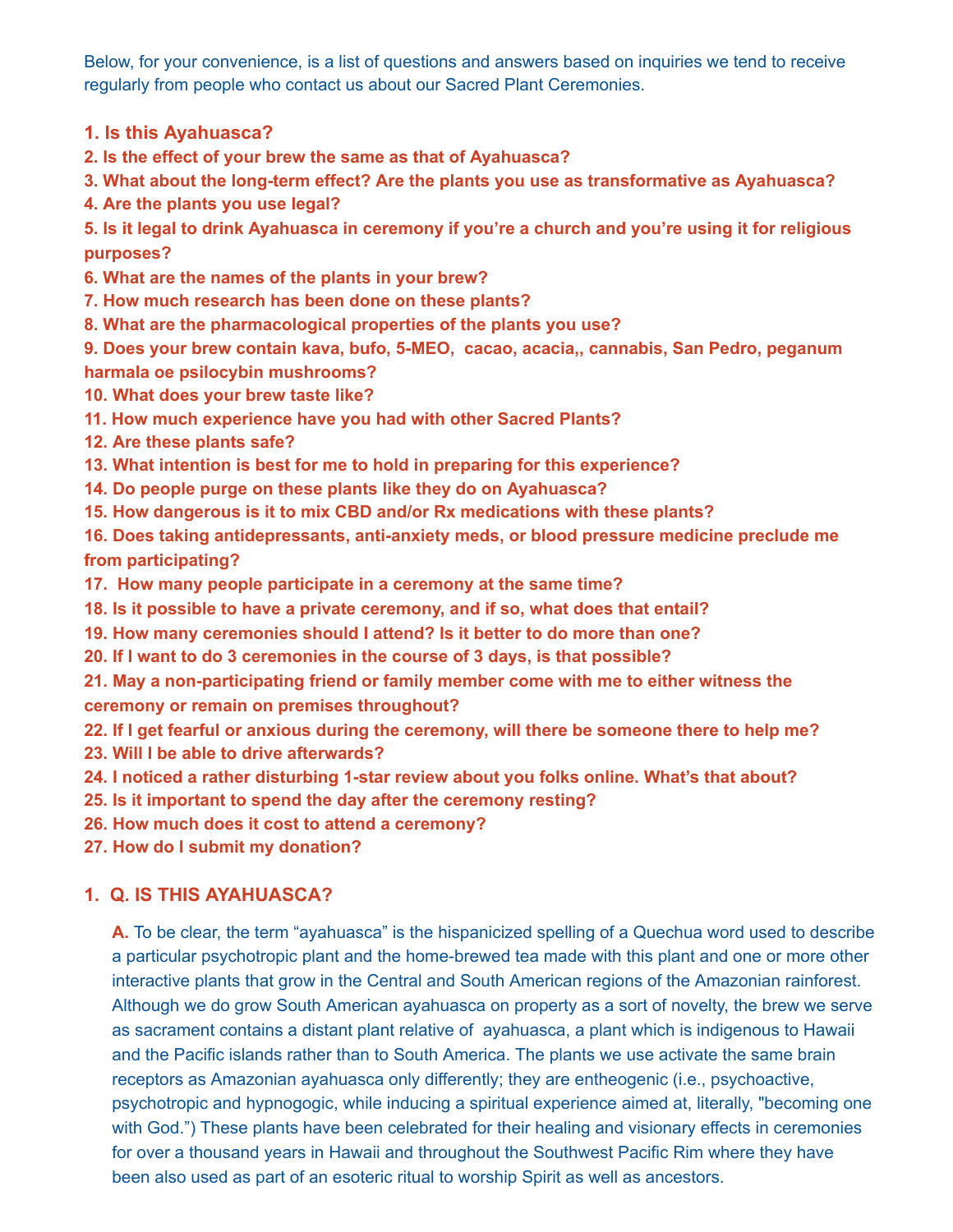#### **2. Q. IS THE EFFECT OF YOUR BREW THE SAME AS THAT OF AYAHUASCA?**

**A.** The natural intelligence of our plants and that of ayahuasca to work with you and bring forth the healing that your spirit is ready to receive is the same. Each of these preparations contains the potential to assist in deep heart opening with clarity of insights, integration, and expansion of consciousness. They offer an opportunity to open the door to deeper expressions of love and acceptance, and allow space for you to connect in the wholeness of your place in the world.

Like ayahuasca, our plant preparation also sometimes induces purging ("making well"), which allows the person drinking the brew to release energies that have been living in or with them, energies which no longer serve and which they are ready to release in order to move into greater inner peace.

The main differences between our brew and South American ayahuasca are the energetic planes in which all this occurs. Our brew is heart-centered and can prompt a physical and emotional experience often accompanied by feelings of peace, oneness, wholeness and belonging. Although it does not induce the intense hallucinations as ayahuasca, it opens the opportunity for inner visions and a deep, inner experience of heart, in which to bring about transformation in alignment with your own readiness. Where ayahuasca can open the gates to the possibility of spaces that can be both pleasant and/or unpleasant in softness and/or extremes, our brew works through a calm inner space, "the Eye of the Storm," and works primarily through the channels of the heart, of feeling, and of one's presence with inner knowing.

Below is an email excerpt from a first-time participant who had this to say about his experience:

*"I just wanted to thank you for inviting me into your home and sharing the plant medicine with me. It was a truly changing experience, and I have carried it with me back home, back to my 'regular' life and career. These things don't feel so regular anymore, though.* I am excited about my life and the world in a way I haven't been since I set out for college *almost 20 years ago. Truly, thank you for your guidance and for being so warm and welcoming. If I'm ever back on the island, I'll be sure to say hello!"*

# **3. Q. WHAT ABOUT THE LONG-TERM EFFECT? ARE THE PLANTS YOU USE AS TRANSFORMATIVE AS AYAHUASCA?**

**A.** Sacred plant ceremony experiences can be as diverse as the people who choose to have them. Those who participate with us and drink our brew often find that integrating the information and perspectives they gleen comes naturally and easily in a direct, flowing and connected manner. Often the resulting transformation in their lives takes time to settle and flows into various aspects of their careers, direction, relationships, and the like over the course of months or even years.

The same is true with ayahuasca although a lot of ayahuasca's intensity can be challenging for people to integrate in their day-to-day lives. The plant teachers we work with, as far as the potential shifts that they may present, are often clear, simple and more straightforward. Not everyone will necessarily experience these results. It depends on your own connectedness with the plants, and on your readiness to receive at the time when you partake in ceremony.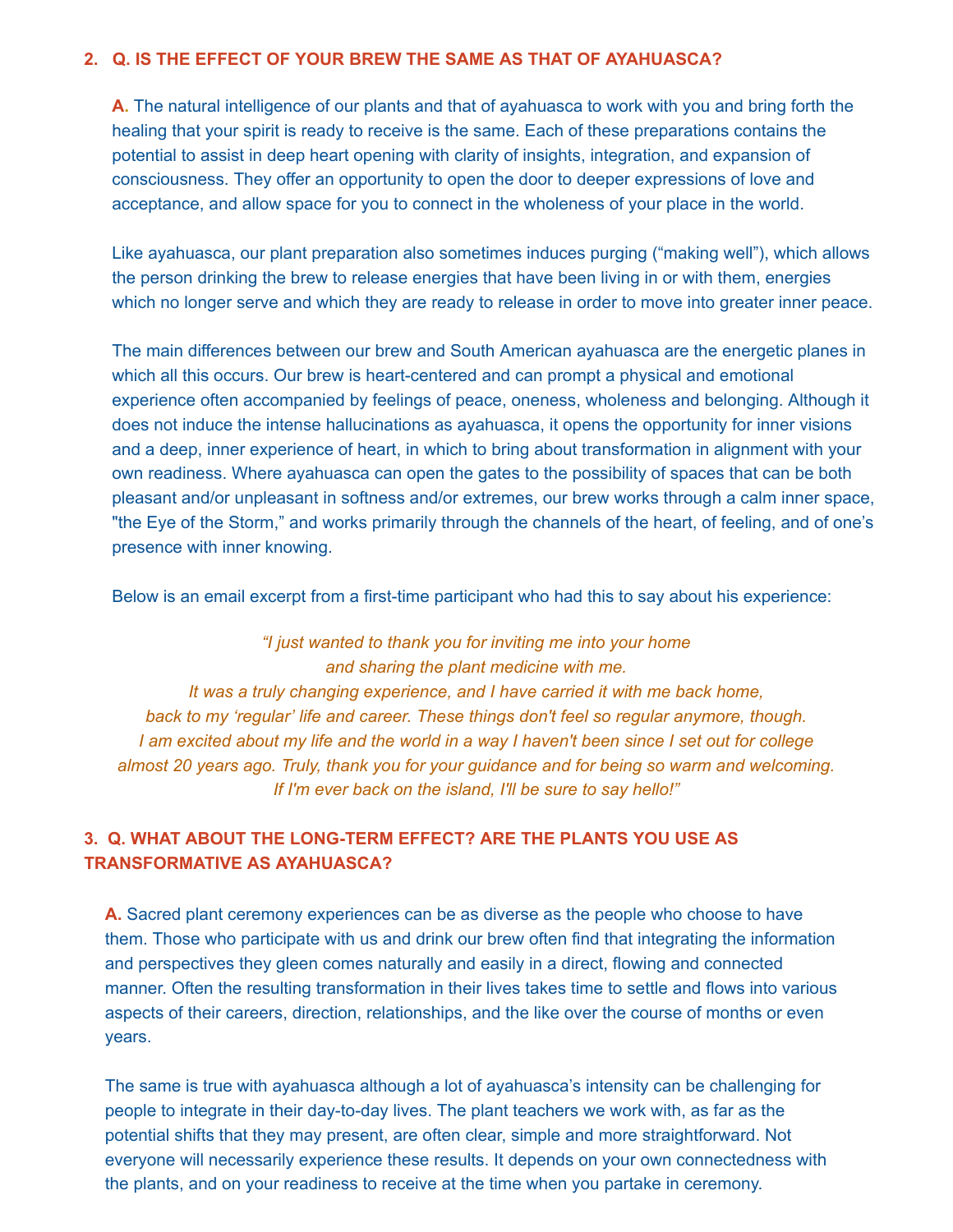As with any healing, based on plants or otherwise, true forward movement takes place as we integrate the lessons and experiences from ceremony into our own lives, doing the work day by day to connect what we have received in ceremony with the way that we truly want to live.

The following description was offered by one of our guests:

*"These plants are intelligent. I've done ayahuasca retreats before in Peru, Spain and the USA, and the experience was always great, but in the end I wondered what happened* and where it all went. With this brew, this ceremony, I felt very creative and couldn't stop writing. *I wrote 7 pages in my personal journal, and all my questions got answered. It was amazing!"*

## **4. Q. ARE THE PLANTS YOU USE LEGAL?**

**A.** Yes, that's the beauty of what we offer. The Earth is a treasure trove of psychoactive activity. Where South American ayahuasca is a controlled, Schedule 1 substance (on par with heroin) in the USA and most countries, and where possession of an ayahuasca brew is a felony punishable by imprisonment in Hawaii, in most countries, and in the majority of the United States, the plants we use are not currently suppressed by law enforcement nor regulated by the Drug Enforcement Administration (DEA). At least for the time being, they are not illegal to possess, consume and/or distribute.

# **5. Q. IS IT LEGAL TO DRINK AYAHUASCA IN CEREMONY IF YOU'RE A CHURCH AND YOU'RE USING IT FOR RELIGIOUS PURPOSES?**

**A.** Not exactly! In spite of the fact that religious use of entheogens (plant teachers) is protected by the First Amendment of the US Constitution and by the Religious Freedom Restoration Act of 1993 (RFRA), the Federal regulations that codify these documents make it legal "if and only if it is legal in the jurisdiction." This puts the burden of legality onto the States, which must then have language in their State Constitutions that co-parallels the language of the US Constitution. Most states (Hawaii among them) do not have such language. This makes the legal use of scheduled entheogens for spiritual purposes -- and their importation and/or distribution -- arguable, at best, in court in most states.

#### **6. Q. WHAT ARE THE NAMES OF THE PLANTS IN YOUR BREW?**

**A.** Depending on the season and availability, we work with a combination of strains from a variety of Hawaiian and Pacific island plants that grow wild in nature. The active ingredients in the plants are called "alkaloids." These act on the same brain receptors as South American Ayahuasca and synthesize with one another to potentiate their various psychoactive, psychotropic, and entheogenic properties.

In 1998, when Dr. ZZ first started drinking ayahuasca and was studying Hawaiian plants with a ninth generation kahuna (medicine man) on the island of Maui, she was asked not to share the names of the plants over which she was granted stewardship. Because much of what has led to the criminalization of ayahuasca currently is related to its fast-growing, worldwide popularity, we hold sacred the stewardship we have been granted and maintain the names of the species and alkaloids we work with as proprietary.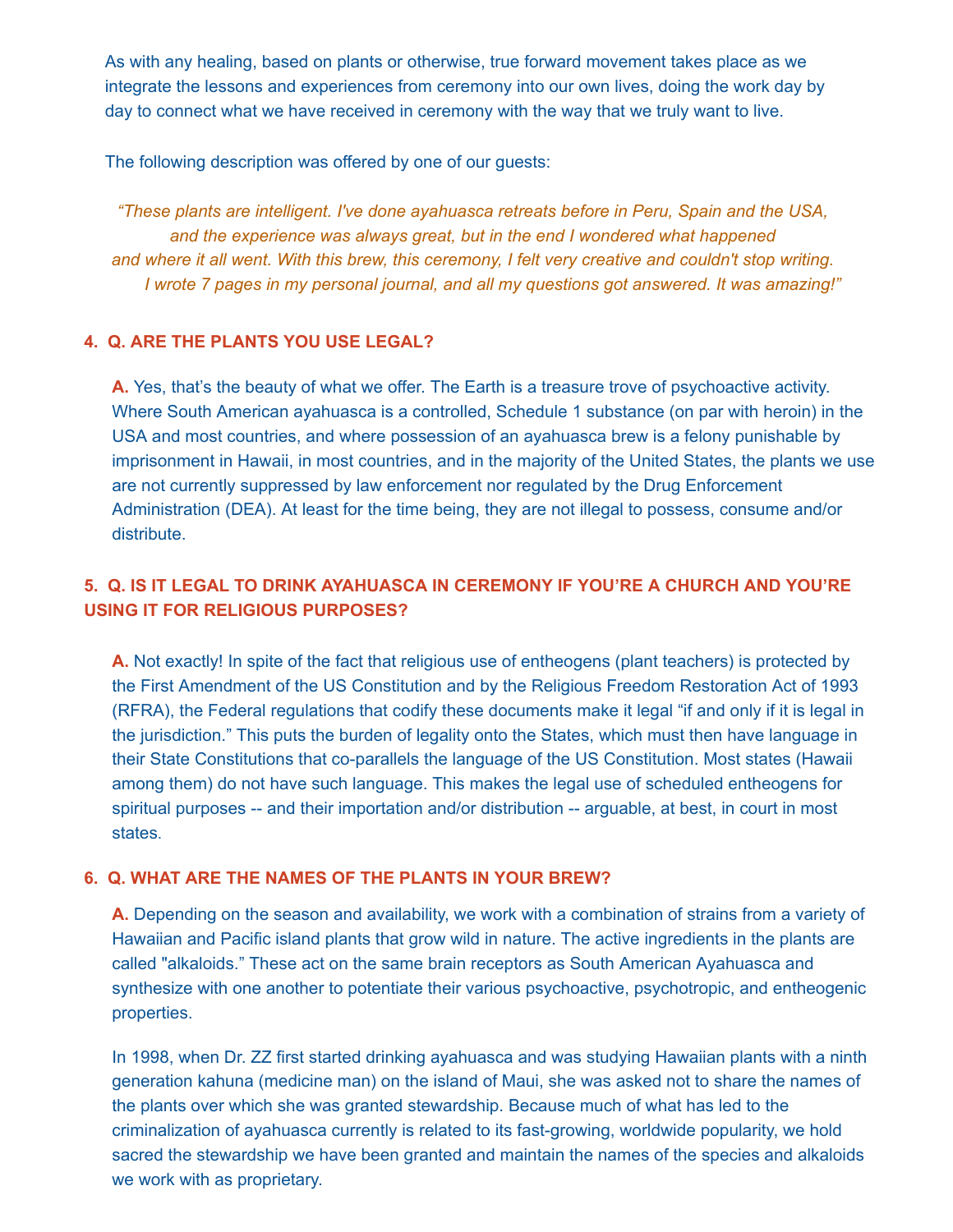#### **7. Q. HOW MUCH RESEARCH HAS BEEN DONE ON THESE PLANTS?**

**A.** Since none of the plants are controlled substances in the US, scientific information about their effects is limited. Our shamans, however, have been researching entheogens and the 150 uses of each of Hawaii's 150 trees and plants for close to twenty-five years. Most of our knowledge regarding the plants we use comes from anecdotal reports from our own and others' experiences. We know of no controlled clinical trials conducted to determine how beneficial or harmful these plants are for human consumption.

#### **8. Q. WHAT ARE THE PHARMACOLOGICAL PROPERTIES OF THE PLANTS YOU USE?**

**A.** The challenge of explaining the plants' pharmacological properties without a wealth of scientific study is complex with a multitude of aspects, to which there are no quick and easy answers. Like ayahuasca, the plants we use are related to the coffee tree although their alkaloids are more closely related to ergot (fungi) alkaloids. The true hypnagogic properties are yet to be fully understood. A reasonable theory is that both ayahuasca and the trees we use work on the same 5-HT2A receptor, a subtype of the 5-HT2 receptor, which belongs to the serotonin receptor family and is predominantly expressed in the brain.

# **9. Q. DOES YOUR BREW CONTAIN KAVA, BUFO, 5-MEO, CACAO, ACACIA, CANNABIS, SAN PEDRO, PEGANUM HARMALA OR PSILOCYBIN MUSHROOMS?**

**A.** No, the psychoactive properties of our brew are attributed to the interaction of lesser explored, indigenous Hawaiian plants, the alkaloids of which combine to create the entheogenic effect.

#### **10. Q. WHAT DOES YOUR BREW TASTE LIKE?**

**A.** The brew doesn't taste bad although it is slightly sour or bitter; so we serve water alongside the tea for people to use as a "chaser" or to use in creating their own diluted blend. Most guests remark that the brew itself is pleasant tasting or, at worst, palatable.

#### **11. Q. HOW MUCH EXPERIENCE HAVE YOU HAD WITH OTHER SACRED PLANTS?**

**A.** Having been part of the 1960's "Summer of Love" generation, our shamans have experienced a fair share of sacred plant chemistry. For 30 years (1998 -2017), Dr. ZZ studied the plants in our brew while also doing extensive research into "Cielo Yellow" (Broad Leaf) and "White Queen" strains of South American ayahuasca on Maui, on the Big Island, and in California. Starting as early as 1998, she was certified by Kai' Po Kaneakua (the "Medicine Man of Hawai'i') as "Farmer of Herbs and Minerals from the Land" while she simultaneously led the charge in the study of Hawaiian hypnagogic entheogens. This was long before Lindsay Lohan spawned the current interest in ayahuasca circa 2004, when she announced on public television that she had been to the Amazon, had worked with the shamans there, and had drunk the ayahuasca brew, which she credited with turning her life around 180 degrees.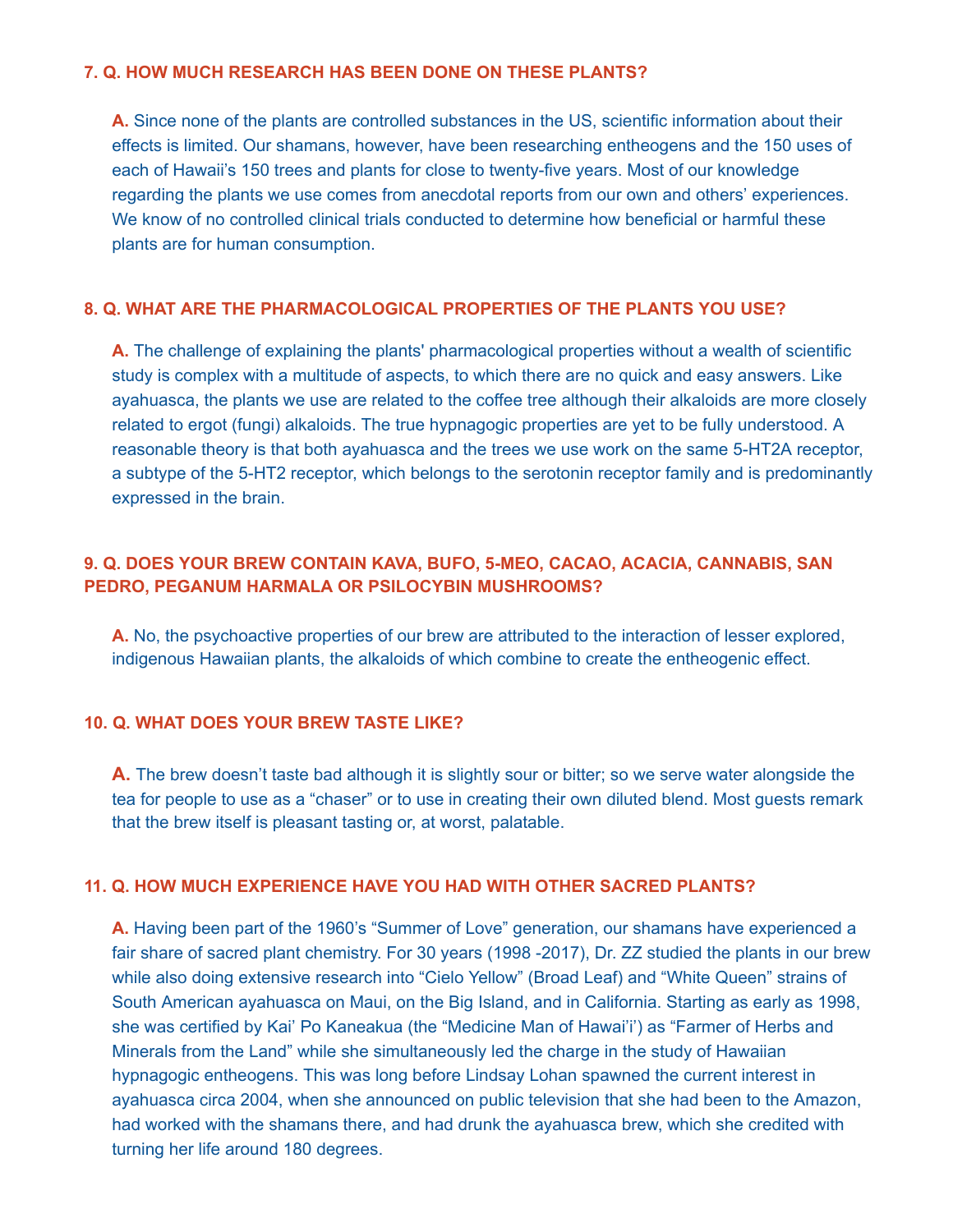#### **12. Q. ARE THESE PLANTS SAFE?**

**A.** We have no reason to believe that the plants we use in the amounts we serve them are unsafe for anyone of good health. Some of the chemicals found in the plants, however, are known to interfere with drug-metabolizing enzymes in the liver and, when taken together with certain drugs or medications can cause stressful or toxic interactions. Although we are not pharmacists or medical doctors, we attempt to disclose all questionable drug- and medication- interactions on our application form and advise everyone to (1) avoid consuming tobacco, alcohol and recreational drugs - including marijuana -- for 1-2 weeks before ceremony, (2) avoid absolutely all alcohol and Tylenol® for at least 24 hours before and after ceremony, and (3) consume no other entheogens, particularly ayahuasca, for at least 2 weeks before and afterwards. Much of this is to encourage a deeper experience of the plants without setting oneself up for an otherwise inevitable purge or lack of effect. To date, no one has ever reported any damaging effects from the brew we offer. If you have any reservations whatsoever, we advise that you consult with your physician about possible complications and precautionary measures before joining us.

#### **13. Q. WHAT INTENTION IS BEST FOR ME TO HOLD IN PREPARING FOR THIS EXPERIENCE?**

**A**: The best intention to have is that of openness -- to come prepared to experience something fresh and new, and to allow the experience to unfold without your trying to "make it conform" to something you've read about or heard about or expect in any way. An innocent, playful attitude is most advantageous.

## **14. Q. DO PEOPLE PURGE ON THESE PLANTS LIKE THEY DO ON AYAHUASCA?**

**A**: One of the most publicized effects of plant medicines is the purgative effect that has to do with the bucket beside each guest's space. In cultures whose rituals include plant medicines, physical and mental purging are considered to be a form of physical and spiritual cleansing and "making well." According to those indigenous traditions, purging can occur through a number of means, including crying, shaking, sweating, vomiting and/or diarrhea. Because our plants carry less of a physical load than most forms of ayahuasca, only a third to half of our guests end up using their buckets.

#### **15. Q. HOW DANGEROUS IS IT TO MIX CBD AND/OR Rx MEDICATIONS WITH THESE PLANTS?**

**A.** It all has to do with how the body metabolizes medications. When you swallow a dose of a CBD or a pharmaceutical drug, the substance passes through the digestive tract and liver where enzymes break it down. The most significant of these enzymes for drug metabolism is the cytochrome P450 (CYP450) family of enzymes, which actually destroys most of the medication, allowing only a small fraction -- approximately 10 percent -- of the active ingredient(s) to pass into the bloodstream.

The plants we work with inhibit the actions of CYP450 enzymes and, although the exact mechanism of this is not yet fully understood, they bind to the active sites of the enzymes, making them less available -- or possibly not available -- to bind to medications or to break them down. This could be potentially hazardous as a much larger dose (possibly an overdose?) of a medication could make it past the liver and into the bloodstream. Moreover, these effects do not simply go away within a few hours. Once the plants bind to the enzymes, they stay bound up for several days, resulting in a necessary waiting period before the body creates a new batch of CYP450 enzymes.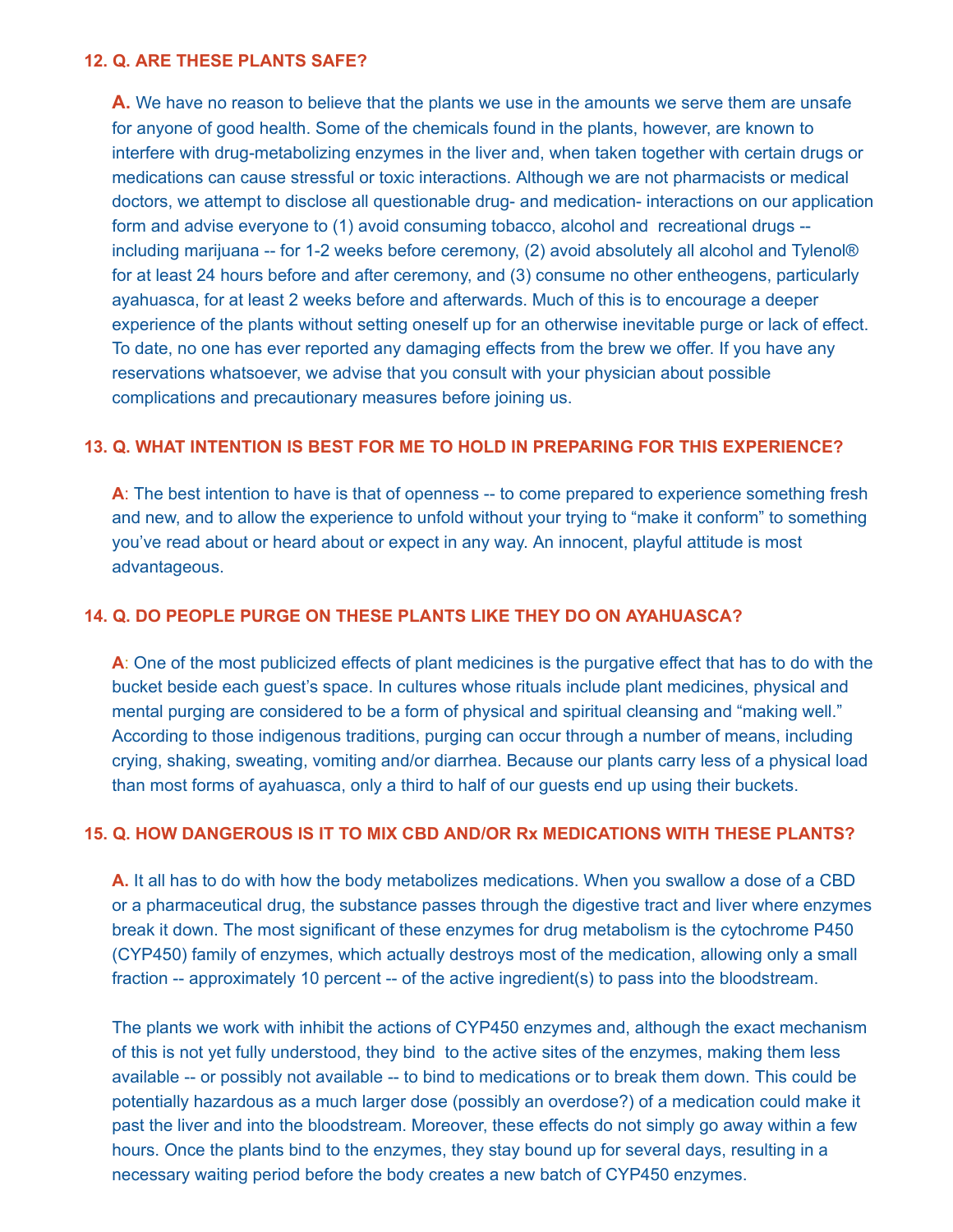Studies have not yet been conducted to show how long the plants we use inhibit CYP450 enzymes. They have, however, been conducted on the effects of grapefruit and grapefruit juice on CBD and drug metabolism. Grapefruit binds up CYP450 enzymes in a similar way to our plants, taking about 24 hours after the ingestion of grapefruit for the body to regain approximately 50% of the enzymes that had been available before ingestion. At 48 to 72 hours, the body will have formed all new enzymes, and CBD or drug metabolism returns to normal. Therefore, it's not a simple matter of timing doses by a few hours to avoid these effects. It may take as much as 3 days before enzyme levels return to normal.

Moreover, the plants we use are known to be more potent at binding CYP450 enzymes than grapefruit. Therefore, we recommend that anyone who takes CBD in any form (THC, cannabis, marijuana, CBD oil, gummy bears, etc.) clear their system of all such substances for 2 weeks before joining us for ceremony.

Likewise, we recommend that anyone who has been prescribed a pharmaceutical medication by a licensed physician -- especially a medication that carries the warning, *"Avoid eating grapefruit or drinking grapefruit juice while taking this medication" --* err on the side of caution and consult with their physician about potential interactions, other possible complications, and precautionary measures before joining us.

# **16. Q. DOES TAKING ANTIDEPRESSANTS, ANTi-ANXIETY MEDS, OR BLOOD PRESSURE MEDICINE PRECLUDE ME FROM PARTICIPATING?**

**A.** We used to discourage anybody who was taking pharmaceuticals of any kind from attending our ceremonies, but people begged and pleaded to such an extent that we began allowing people who took pharmaceutical medications to participate on the basis of their signing a separate, additional waiver. This was essentially to remind them that they were 100% responsible for their own well being, and that we had advised them to consult with their own healthcare team before making the decision to join us.

Since implementing this approach, we have hosted people on a variety of different medications - antidepressants, anti-anxiety medicines, statins, blood pressure meds, cancer drugs, and even HIV medications. Without exception, we have never seen any of them have anything but a positive experience. The community hospital is only 2 miles north of us, and we have never had to take anyone there during or after a ceremony. No one has ever voiced even a modicum of concern.

For this reason, on our application form, we ask for an honest and thorough list of all recreational and/or pharmaceutical medications you may be taking. Chances are, you will be allowed to join us regardless. You may also be asked to sign a medication-specific waiver in advance of participating.

#### **17. Q. HOW MANY PEOPLE PARTICIPATE IN A CEREMONY AT THE SAME TIME?**

**A.** Our minimum circle size is two (2) plus two Shamans; our maximum is eight (8). We average 2 - 3 guests at slower times of the year and 4 - 5 during the busier months.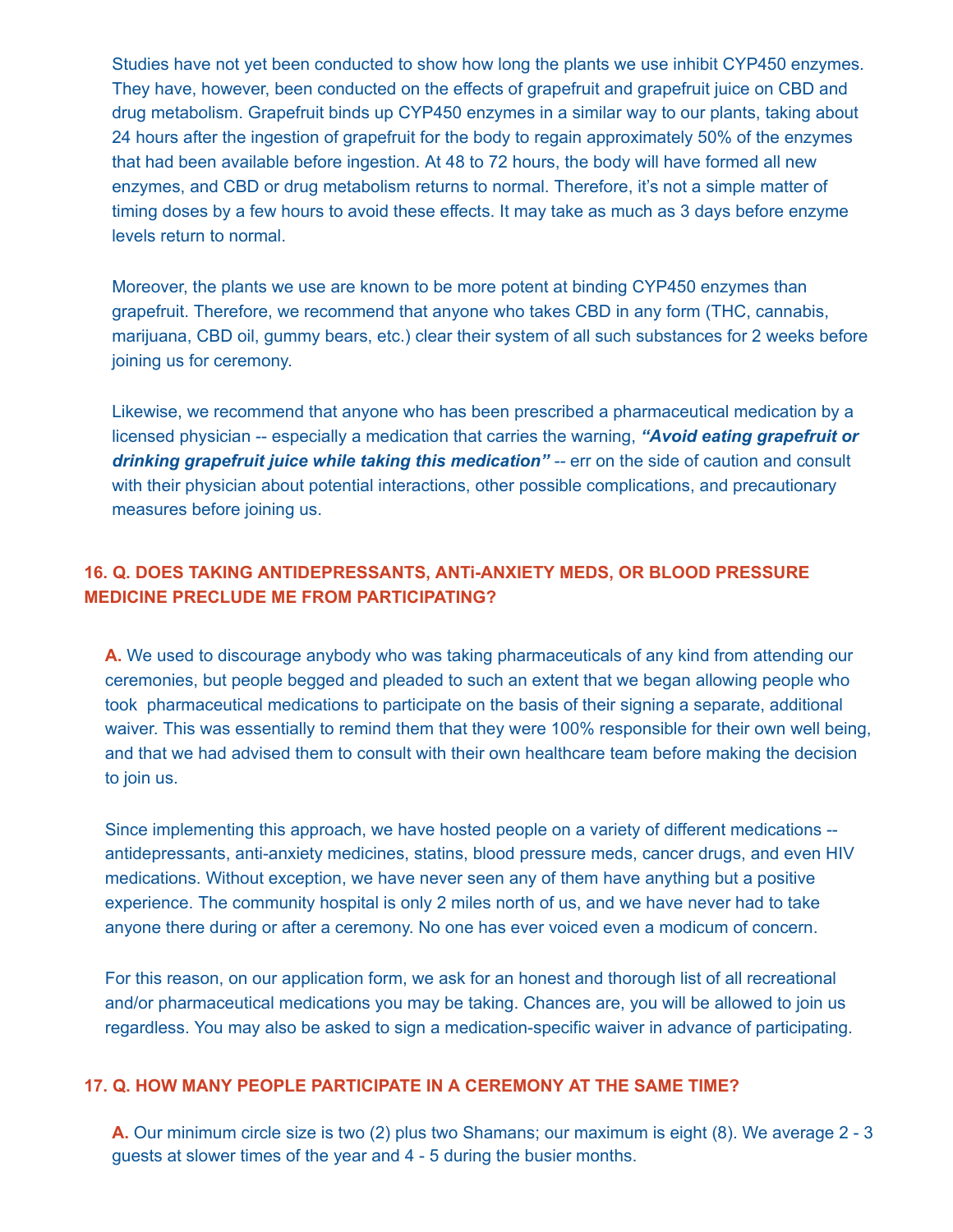#### **18. Q. IS IT POSSIBLE TO HAVE A PRIVATE CEREMONY, AND IF SO, WHAT DOES THAT ENTAIL?**

**A.** Because our minimum circle size is two (2), it is quite possible to find yourself in a semi-private ceremony with only one other individual + two shamans. Should you want to secure a particular Sunday evening for a private ceremony for which we turn other guests away, we would need to ask that you meet a minimum charitable contribution threshold of \$1,250 - 1,500.

#### **19. Q. HOW MANY CEREMONIES SHOULD I ATTEND? IS IT BETTER TO DO MORE THAN ONE?**

**A.** You may attend as many ceremonies as you'd like, and yes, the deepest involvement comes from building upon multiple experiences as you integrate the work and come to understand the plants. You may also participate in ceremonies in conjunction with our various other shamanic programs

The greatest opportunity for personal and spiritual growth comes from combining Sacred Plant Ceremonies with our 10-day to 2-week Shamanic 'Life Purpose' Rebirth, after which you are offered an opportunity to become certified as a Healer / Medicine Woman / Medicine Man in affiliation with our parent church, the New Haven Native American Church (NHNAC). If the 10-day to 2-week program doesn't interest you, the next best approach is to combine a Sacred Plant Ceremony with a one-on-one, individually-delivered private session with Shaman.

# **20. Q. IF I WANT TO DO 3 CEREMONIES IN THE COURSE OF 3 DAYS. IS THAT POSSIBLE?**

**A.** You are more than welcome to participate in as many of our ceremonies and/or shamanic offerings as you wish although there is no benefit to ingesting our brew in daily succession, and ceremonies take place on Sundays only. Because it takes several days for the body, mind and spirit to assimilate the effects of the plant combinations we work with, the once-a-week ceremonial rhythm is most beneficial.

# **21. Q. MAY A NON-PARTICIPATING FRIEND OR FAMILY MEMBER COME WITH ME TO EITHER WITNESS THE CEREMONY OR REMAIN ON PREMISES THROUGHOUT?**

**A.** No, for the sake of the energy surrounding the ceremony, that is not allowed. If your friend or family member would like to join you in a shamanic activity that does not involve Sacred Plants, they may enjoy a private Shamaic Session, an Art Awakening, or an Eco-adventure/Mystic tour instead.

# **22. Q. IF I GET FEARFUL OR ANXIOUS DURING THE CEREMONY, WILL THERE BE SOMEONE THERE TO HELP ME?**

**A.** The plants we use are based in Unconditional Love (432 Hz), not in fear or anxiety. No one on our watch has ever complained of or reported a fearful experience. To the contrary, people generally find the plants to be peaceful, healing and deeply soothing. Shaman sits in the circle throughout the entire evening; so if you find yourself to be an exception to the above for some reason, you are welcome to approach him at any time to ask for advice, guidance, assistance and/or reassurance.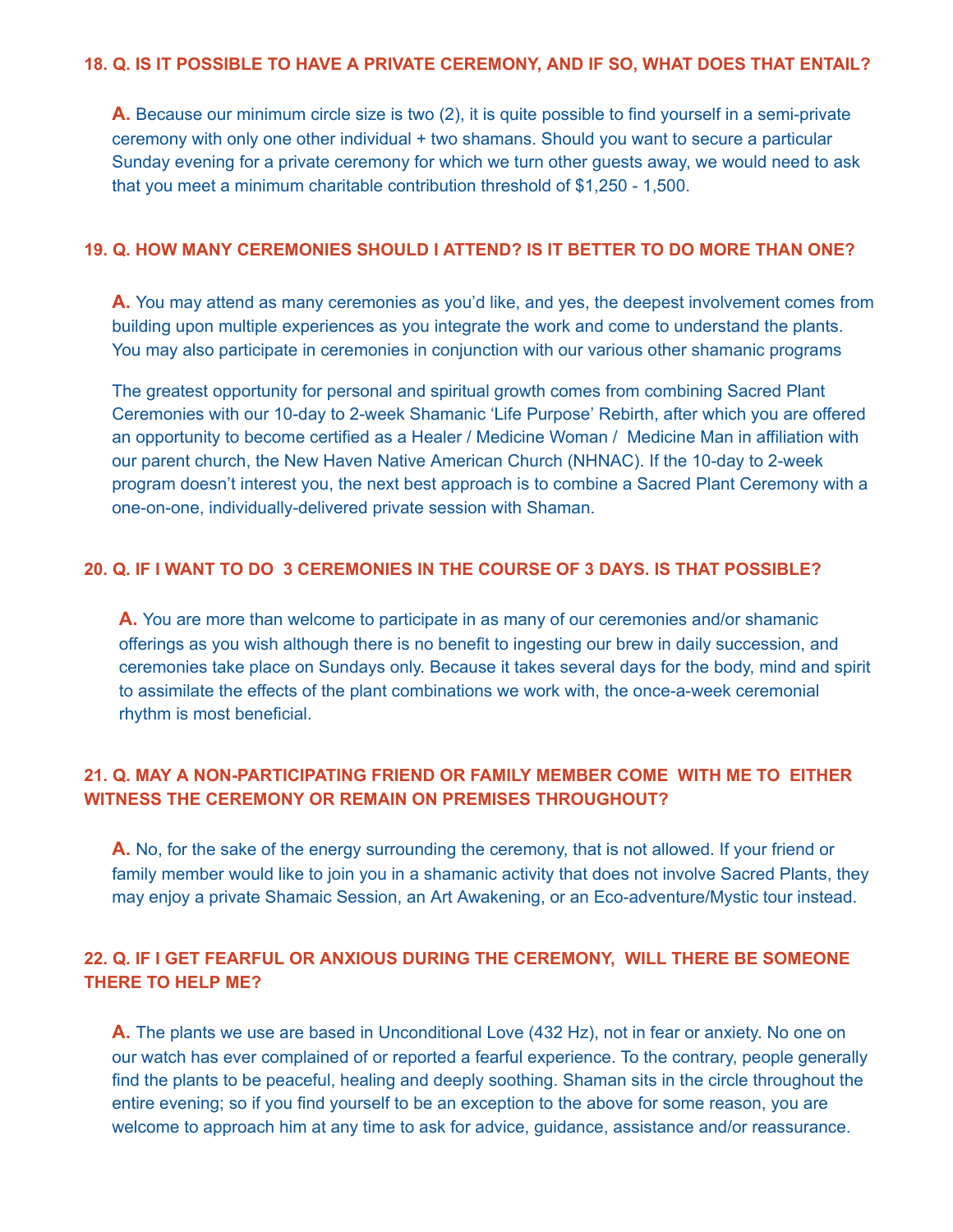#### **23. Q. WILL I BE ABLE TO DRIVE AFTERWARDS?**

**A.** Indeed! The effects of the ceremony last for only 3 - 4 hours; then we have porridge and group sharing for another hour or so; most people feel quite confident to drive at that point. No one, however, is allowed to get behind the wheel of a motor vehicle without Shaman's also feeling confident that that is a wise choice. Likewise, no one is allowed to drive further than 20 miles (30 minutes) afterwards. We have never had anyone stay with us much beyond midnight before driving away in the end.

# **24. Q. I NOTICED A RATHER DISTURBING 1-STAR REVIEW ABOUT YOU FOLKS ONLINE. WHAT'S THAT ABOUT?**

**A.** The internet can be a hostile place where facts and truth no longer seem to matter. The "review" you are referencing is intentionally false, defamatory and mean-spirited. It was written by "clearriverofsprit," the girlfriend of a criminally-disturbed individual who came to volunteer for us in 2015 and was asked to leave when he got violent only a few days after arriving. The police intervened, the fellow left under his own recognizance, and shortly afterwards, we were granted a Restraining Order and an Injunction Against Harassment from the Third Circuit Court in the State of Hawaii.

A few months after our receiving the Restraining Order, the subject individual left Hawaii and became obsessed with gang-stalking and cyber-bullying us online, posting revenge "reviews" wherever he could. Complicated by the fact that he was homeless and without a physical address for several stretches, the Hawaii Police Department found it cost-prohibitive to enforce the Restraining Order across State lines. They advised us to simply ask the various website owners involved to delete the disparaging reviews and comments.

Almost all the website owners we have contacted have been remarkably cooperative in removing the reported content. One website owner, however, took immediate exception to our asking and requested instead that we allow him to contact the cyber-bully while being prepared to reimburse him financially upon his convincing the perpetrator to remove the revengeful review. Upon our refusing to agree to his terms, which felt to us like extortion, he became did the following:

- 1. Took aim at us, thereby besmirching our character in what developed into a full-fledged, one-sided, online dispute, the contents of which are exclusively under his control;
- 2. Blocked us from being able to log on to the website and/or defend ourselves regarding the "review" and his onslaught of accusations, leaving us no right or avenue of reply;
- 3. Blackballed any and all of our subsequent guests who have since joined the website and attempted to credit us with honest, positive reviews;
- 4. Accused us of violating the website's mythical "terms of service" at a time when the one and only guideline on the website's Terms of Service & Privacy Policy page was: "Terms and Privacy Policy are coming soon."

Home Categories  $\sim$ **Highest Rated** Most Popular Most Affordable v Search  $\sim$ Log In / Register Dashboard v

# **Terms of Service & Privacy Policy**

Terms of Service & Privacy Policy

Unfortunately, legal jargon is necessary and even required by law in some parts of the world. So please just know that we're not trying to sneak anything by you (we made the font nice and BIG). So if you see anything that rubs you the wrong way or seems suspicious, by all means, please feel free to let us know about it  $\frac{0.17}{0.12}$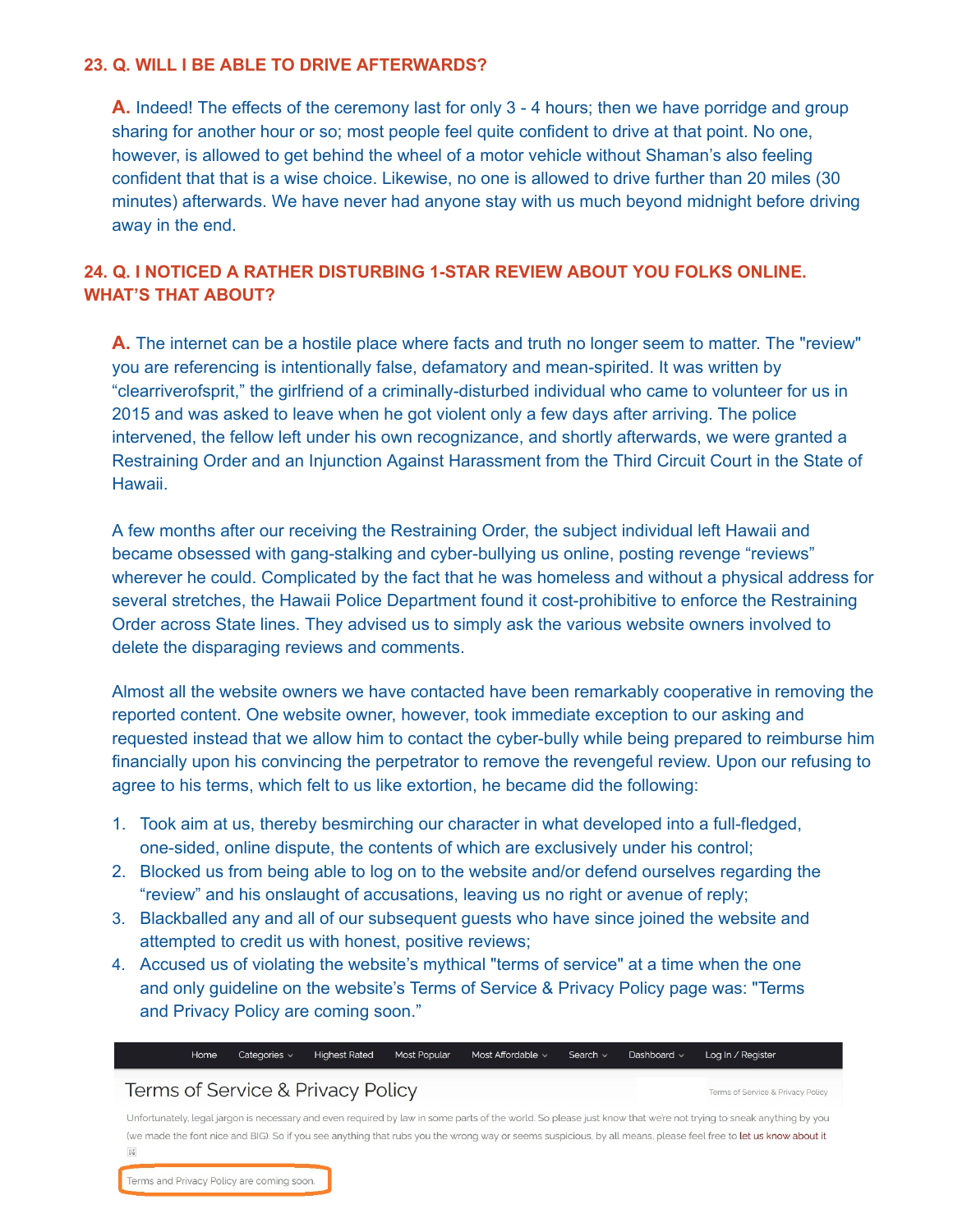Meanwhile, the above-mentioned perpetrator and his girlfriend continue to accuse us online of all sorts of crimes and unusual behaviors. Most recently, with the assistance of free online Smart Phone apps, they have begun mimicking our Caller ID and telephoning random, potential guests in the shamanic and sacred plant ceremony communities, spewing offensive language. We can but warn those who follow Muaisa Hale Pule to cross-check any online videos, questionable claims and/or defamatory reviews you may find of us and report any suspicious phone calls from a Caller ID that displays our name and phone number. The only legitimate person making telephone calls from our phone number is Dr. ZZ, and she makes a practice of not telephoning anyone who doesn't first contact her requesting information.

For anyone who encounters any of these toxic reviews and remains skeptical, we have a phone tree of women who have been to Muaisa Hale Pule, have completed programs with us, and have willingly volunteered permission to have others telephone them for their honest, first-hand opinions. If -- in order to settle your heart on this matter -- you would like access to this phone list, please let us know.

## **25. Q. IS IT IMPORTANT TO SPEND THE DAY AFTER THE CEREMONY RESTING?**

**A.** You will be able to spend the day after the ceremony however you wish. Many people enjoy allotting time for integration and journaling or contemplation; the general consensus is that you will wake up the next day feeling relaxed and mellow.

## **26. Q. HOW MUCH DOES IT COST TO ATTEND A CEREMONY?**

**A.** We cannot emphasize enough the fact that Muaisa Hale Pule does not engage in commerce. Rather, all services we provide are spiritually-focused and are offered at no charge with no admission fees. Upon meeting certain tax-deductible, charitable contribution thresholds, donors are invited to participate in our programs, none of which are sold in commercial transactions outside the donative context. No monies whatsoever are transacted "in exchange" for any goods, services, promises or entitlements.

Our minimum charitable contribution threshold for being granted participation in one of our Sacred Plant Ceremonies is \$350 US. If you happen to use a third-party organization like Retreat.Guru or RetreatNetwork.com to communicate with us initially, a portion of your gift goes to pay that organization a14 - 15% commission. If you choose, that percentage can be submitted to us as part of your tax-deductible, charitable contribution, and we will pass it along to the appropriate agency as required.

#### **27. Q. HOW DO I SUBMIT MY DONATION?**

**A.** You may submit your 501(c)(3) charitable contribution to our 'Gifting Fund' via any of the 3 avenues (Venmo, PayPal or Bank Wire) outlined at the following link:.

#### **[https://www.muaisa.org/\\_files/ugd/c75e94\\_ef713b17b3e74deab7b30bfce8a5a710.pdf](https://www.muaisa.org/_files/ugd/c75e94_ef713b17b3e74deab7b30bfce8a5a710.pdf)**

Upon receipt, we will issue you a tax-deductible receipt that you may then take to your tax-preparer when it comes time to file for income tax deductions.